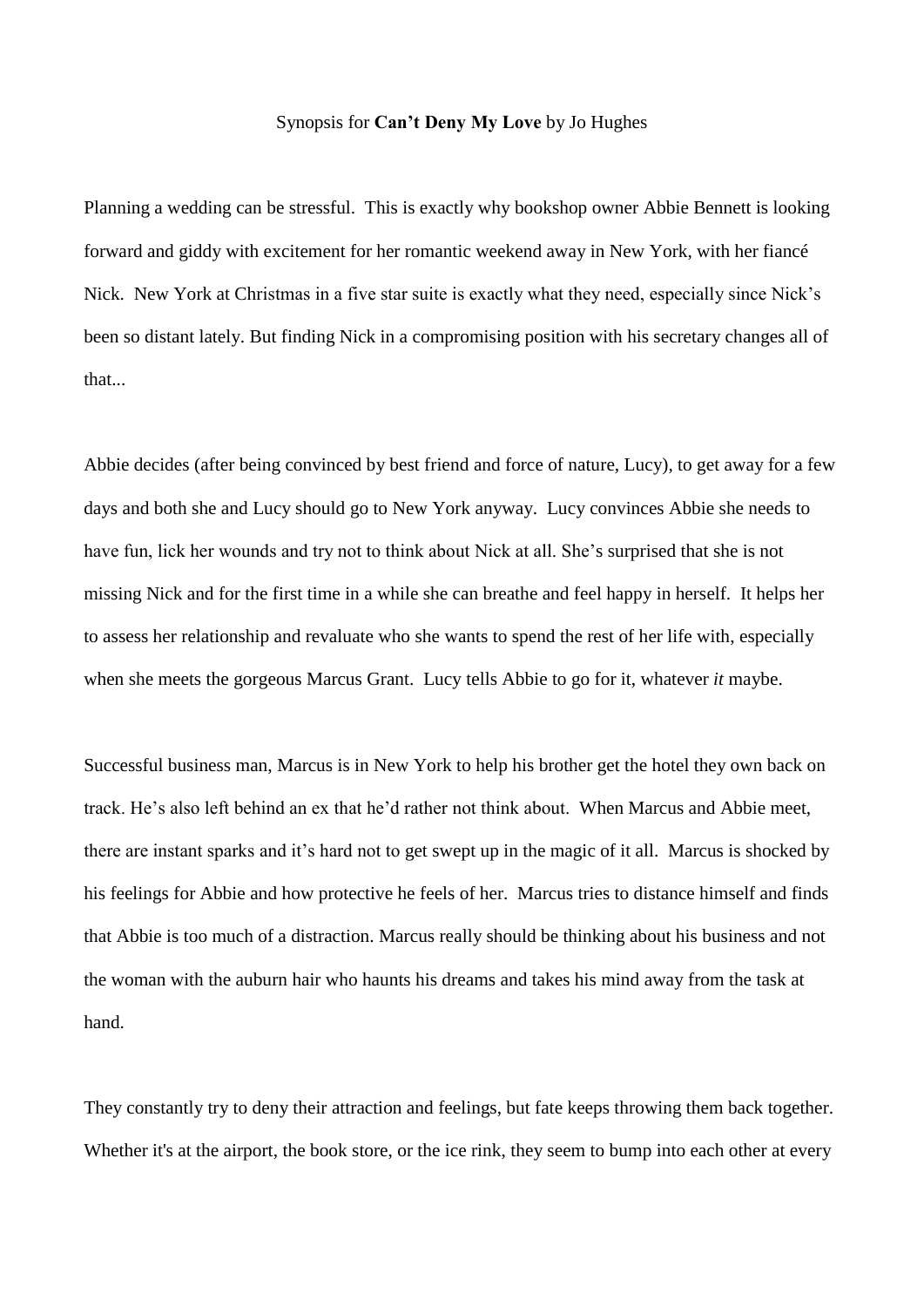turn. Especially when Lucy realises she is Marcus step sister and that he haven't seen each other in over fifteen years.

Unable to deny their feelings any longer they decide to see where the relationship will take them but Abbie's past comes back with terrible timing. Nick arrives in New York to beg for Abbie's forgiveness, and it's hard to ignore four years of history with someone you were going to marry.

Unlucky in love, Marcus is convinced Abbie has taken back her cheating ex, because how could she have fallen in love with him? How could the short time they've had together mean more than the years she spent with Nick? How can he believe that a broken hearted girl he met on a chance flight to New York would really be his future?

Abbie decides she needs to explore her feelings for Marcus but an employee trying to hide his deceit sets the hotel on fire and Marcus is trapped in the blaze, will they lose each other just as they have found that they Can't Deny their Love.

A story of heartbreak, love, healing and the magic of New York at Christmas, Can't Deny my Love shows that anything is possible if you just take a chance!

## **Editor's Critique:**

Hello Jo,

Thank you so much for sending over your synopsis to *Can't Deny My Love*. Your story instantly promises a whirlwind of opportunity, hope and turmoil, which is perfect for setting up the emotional journey that your reader will follow from start to finish! The different worlds that your hero and heroine belong to also make the happy-ever-after all the more captivating and is a theme that works really well in some of our series.

Here are a few thoughts for you to consider when evolving Abbie and Marcus' story: